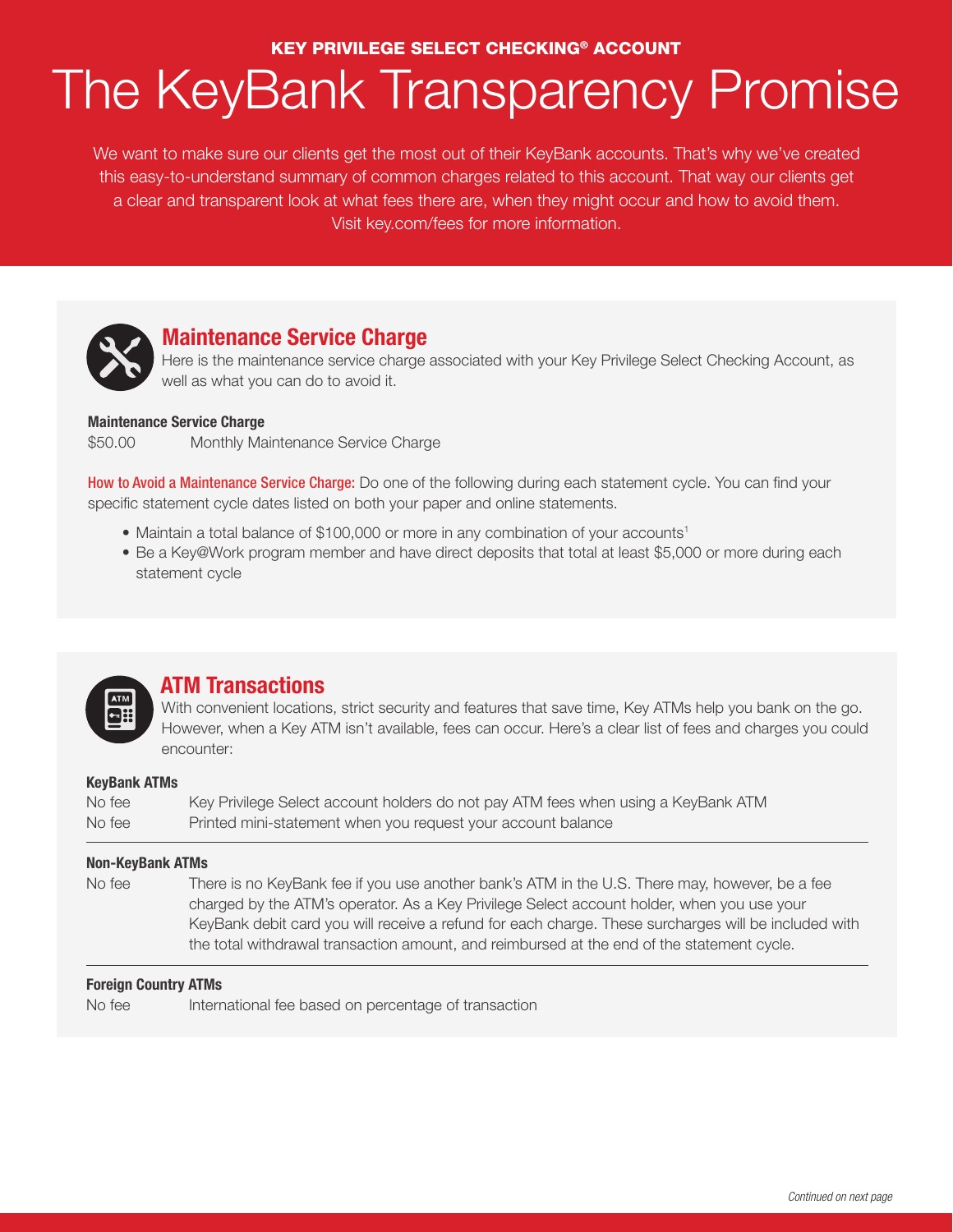

# **Overdrafts and Non-Sufficient Funds**

Despite careful planning, overdrafts sometimes happen. Here's a straightforward look at a list of fees and charges you could encounter:

#### **Overdraft and Non-Sufficient Funds Fees**

We assess these fees based on the number of times overdraft or non-sufficient funds transactions have occurred in *the current statement cycle plus the previous 11 statement cycles. If you'd like more information about overdraft and non-sufficient funds transaction fees, and how you can avoid them, please visit key.com/odinfo.*

- \$33.00 Per transaction, for the first two overdraft or non-sufficient funds transactions in the current or last 11 statement cycles. This will appear as "Overdraft Item or Return Item Charge" on your statement.
- \$38.50 Per transaction, for 3+ overdraft or non-sufficient funds transactions in the current or last 11 statement cycles. This will appear as "Tier 2 Overdraft Item or Return Item Charge" on your statement.
- \$28.50 Extended overdraft service charge that occurs when your account remains overdrawn for 5 consecutive business days.

*Please refer to your account agreement for important information about the order in which Key posts transactions to your account.*

#### **How to Avoid Overdrafts**

*There are a number of ways to avoid overdraft and/or non-sufficient funds fees:*

*Track Your Balance –* It's easy to do with Key online and mobile banking.

**Set Up Account Alerts –** They'll let you know when deposits or payments are posted to your account, or when your account goes below a particular balance.<sup>2</sup>

*Use Overdraft Protection –* Link your Key Privilege Select account to another KeyBank account, such as a savings account, Preferred Line of Credit, Home Equity Line of Credit<sup>3</sup> or credit card. Your linked account will automatically transfer funds to your Key Privilege Select account to cover any overdrafts. If overdraft protection is linked to a savings account, then there is no transfer fee. If you choose to link to a credit product, an overdraft protection transfer fee may apply, but you may save money by avoiding overdraft fees and any non-sufficient funds fees that could be charged<sup>4</sup>.

#### **When Your Deposits Are Available**

*Different types of deposits (cash, direct deposit, checks) become available at different times:*

*Same Business Day –* Direct deposits of electronic payments such as Social Security benefits and payroll. Cash deposits made at a KeyBank ATM. Check deposits made at a KeyBank ATM (\$100.00 will be available immediately, with the rest posting the following day).

**Next Business Day –** Checks drawn on KeyBank (in some instances funds may be available on the same business day of deposit). Check deposits made through the KeyBank mobile app. Remaining balances from checks deposited the prior day.

*A business day is Monday - Friday, not including holidays. Exceptions may apply.*